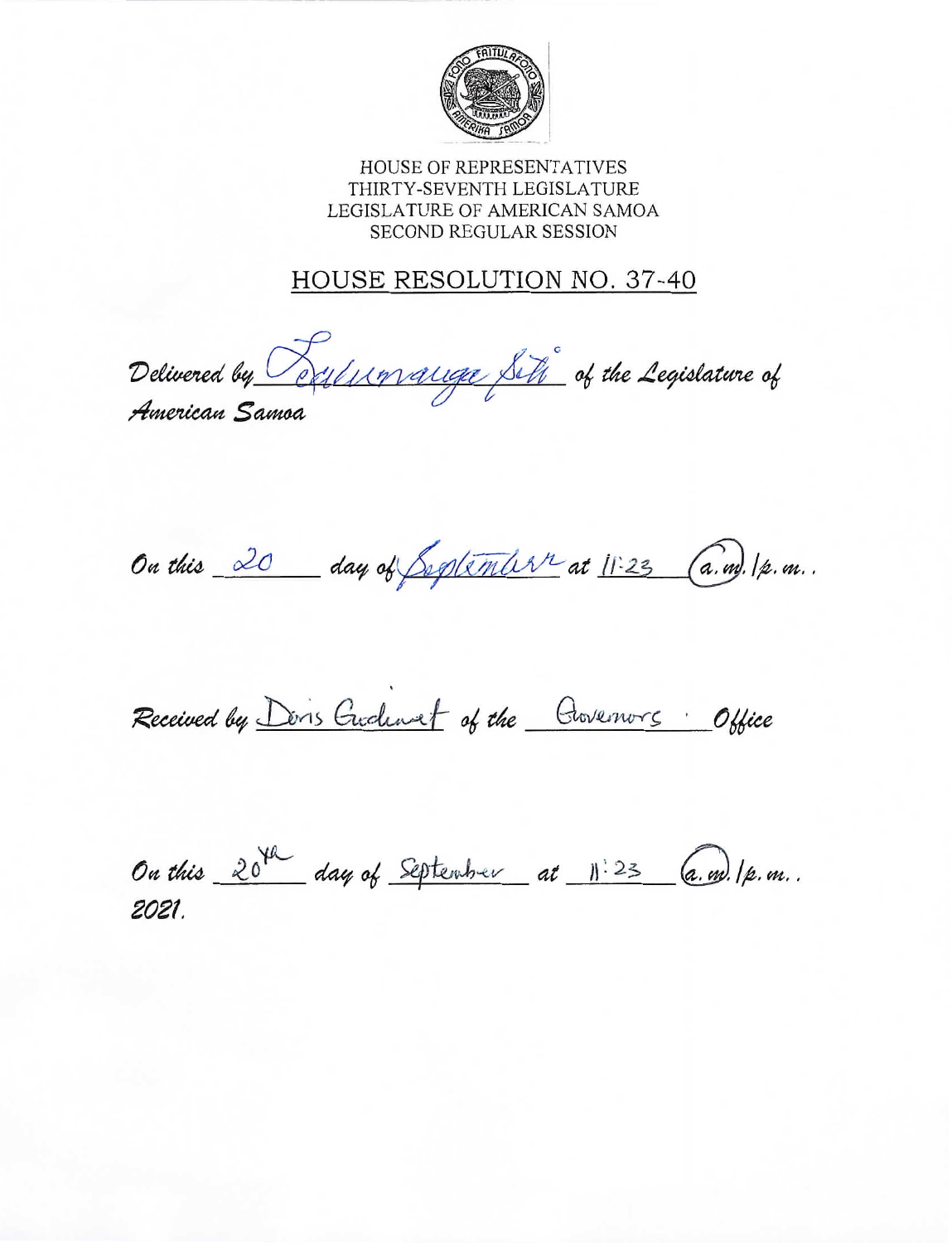

HOUSE OF REPRESENTATIVES THIRTY-SEVENTH LEGISLATURE LEGISLATURE OF AMERICAN SAMOA **SECOND REGULAR SESSION** 

## HOUSE RESOLUTION NO. 37-40

Delivered by Reatrigianauga fit, of the Legislature of

American Samoa

On this 20 day of Explember at 11-23 (a.m)/p.m.

Received by Dons Crochart of the Crosernors. Office

On this 20th day of September at 11:23 (a.m)/p.m. 2021.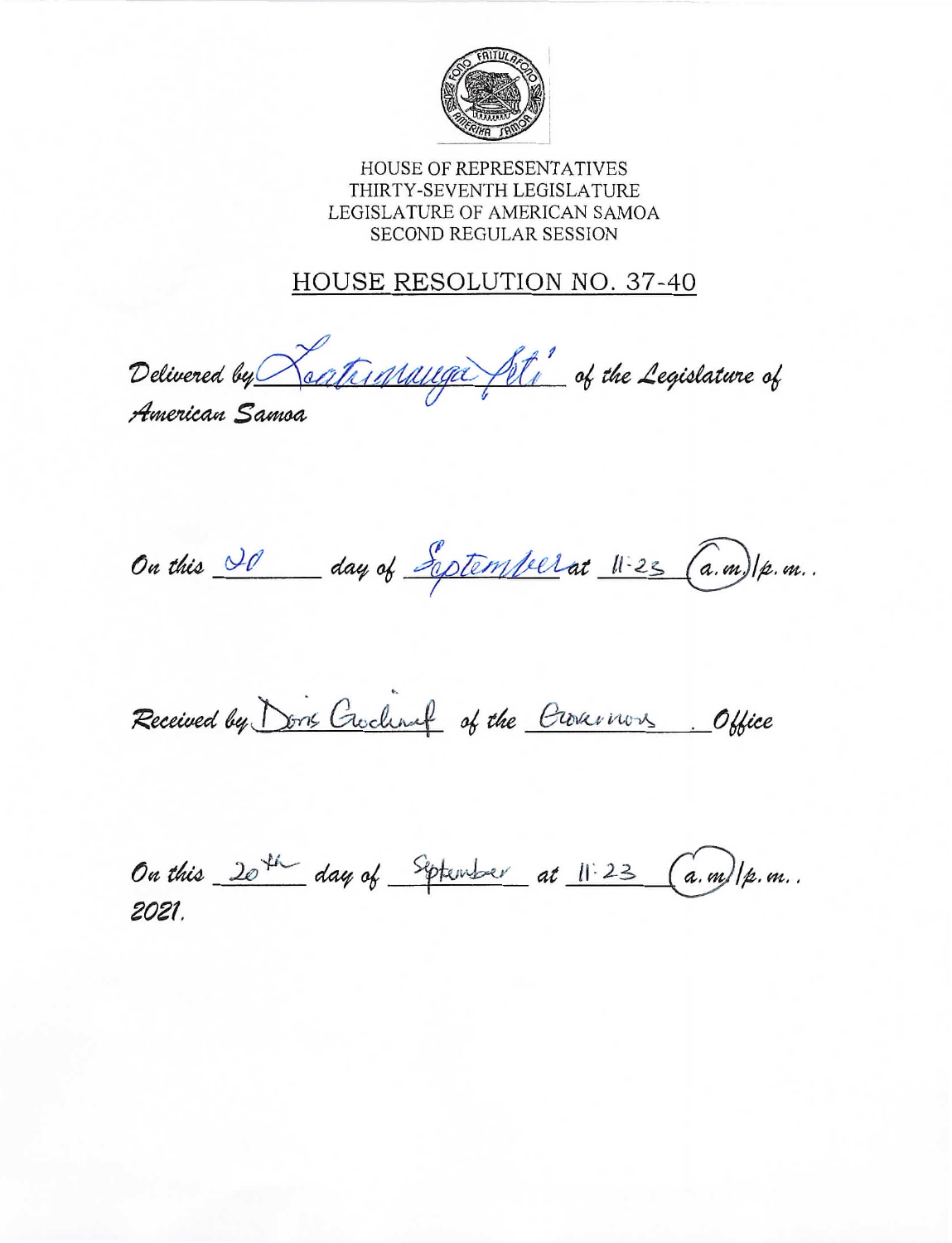

-------------

LEGISLATURE OF AMERICAN SAMOA American Samoa Government

# CERTIFICATION

House Chamber September 9, 2021

I certify that House Resolution No. 37-40 passed on this date in the House of Representatives during its Second Regular Session of the Thirty-seventh Legislature of American Samoa.

 $\mathbf{I}$ 

 $\mathcal{V}$ 

*(it( ~.*

Mr. VÁIAÍTÚ MÚLINUU MALUIA *Chief Clerk, House of Representatives*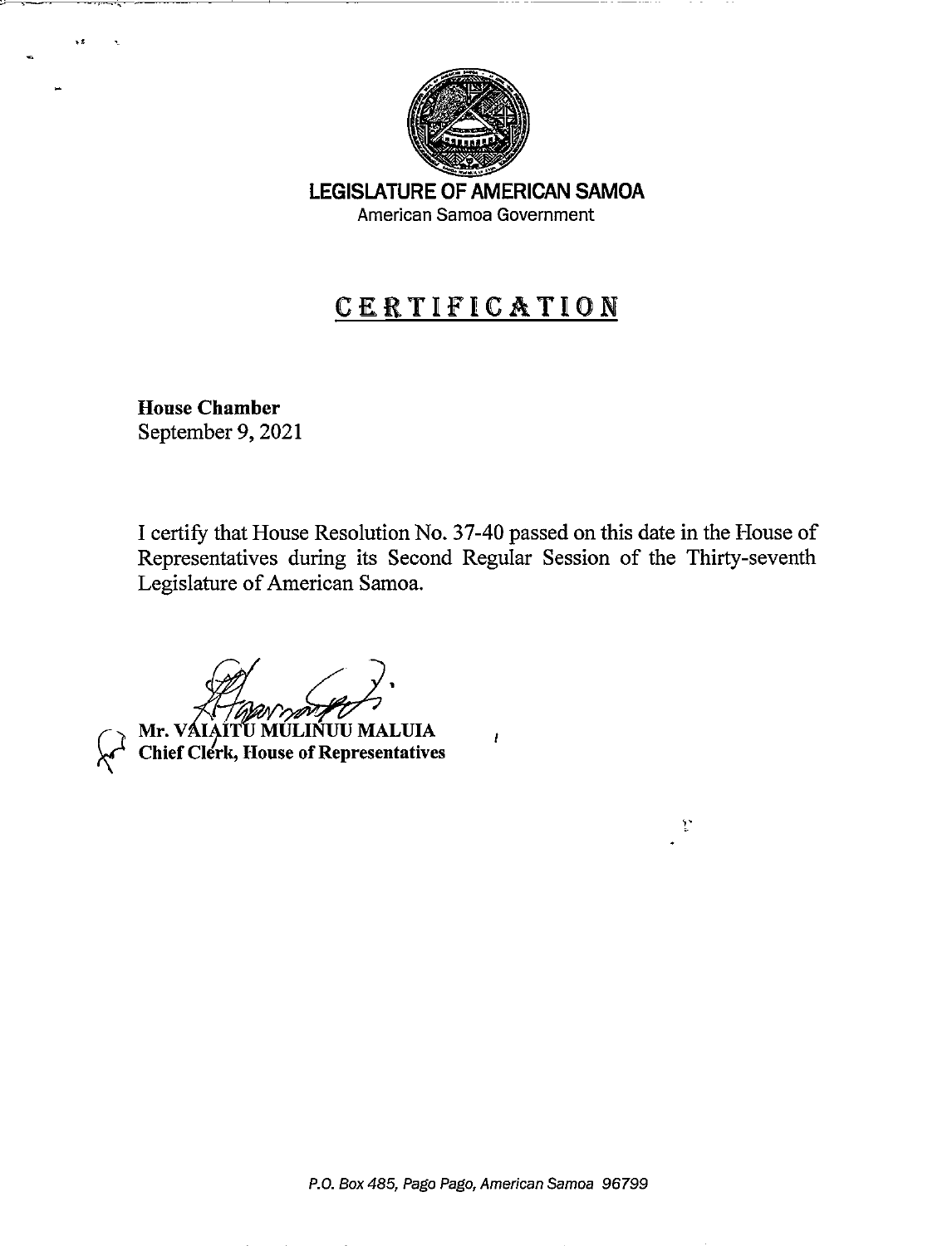#### *THE THIRTY-SEVENTH LEGISLATURE H.R. NO. 37-40 SECOND REGULAR SESSION*

#### *HOUSE RESOLUTION*

*A HOUSE RESOLUTION CONFIRMING THE GOVERNOR'S APPOINTMENTS OF REV. ELDER DR. SIULAGI SOLOMONA, REV. ELDER FOUVALE ASIATA, REV. IASEPI ULU, DR. GERTRUDE lULl SALA, MS. DENISE AH SUE, AND MR. JUSTIN TUIASOSOPO AS MEMBERS OF THE BOARD OF HIGHER EDUCATION. "*

*WHEREAS, in his letter dated August* 27, *2021, to the Honorable Savali Talavou Ale, Speaker of the House of Representatives, Governor Lemanu P. Sialega Mauga submitted the names of Rev. Elder Dr. Siulagi Solomona, Rev. Elder Fouvale Asiata, Rev. Iasepi ot« Dr. Gertrude Iuli Sala, Ms. Denise Ah Sue, and Mr. Justin Tuiasosopo to the Legislature, pursuant to 16.2003 A.S.G.A., for confirmation as a members of the Board of Higher Education; and*

*JfHl!.1lEAS, in his letter, the Governor stated in part:*

*"...I hereby submit the appointment of the following individuals to the American Samoa Community College (ASCC) Board of Higher Education. I am confident that each nominee will greatly contribute to fulfilling the goals and meeting the mission of ASCC.*

| Name                            | Term expires     |
|---------------------------------|------------------|
| Rev. Elder Dr. Siulagi Solomona | August $Ia$ 2025 |
| Rev. Elder Fouvale Asiata       | August 1, 2025   |
| Rev. Iasepi Ulu                 | August 1, 2024   |
| Dr. Gertrude Iuli Sala          | August 1, 2024   |
| Ms. Denise Ah Sue               | August 1, 2023   |
| Mr. Justin Tuiasosopo           | August 1, 2023   |

*Talauega Dr. Samasoni Asaeli, Director of the Department of.Education, is a member of the board by virtue of his position. Additionally, an ASCC second year student will be elected by the student body to serve a one-year . term.*

*Respectfully, I solicit the support of you and your colleagues in considering the submitted nominations to the Board of Higher Education. "*

#### *NOW, THEREFORE, BE IT RESOLVED BY THE HOUSE OF* **REPRESENTATIVES OF THE TERRITORY OF AMERICAN SAMOA:**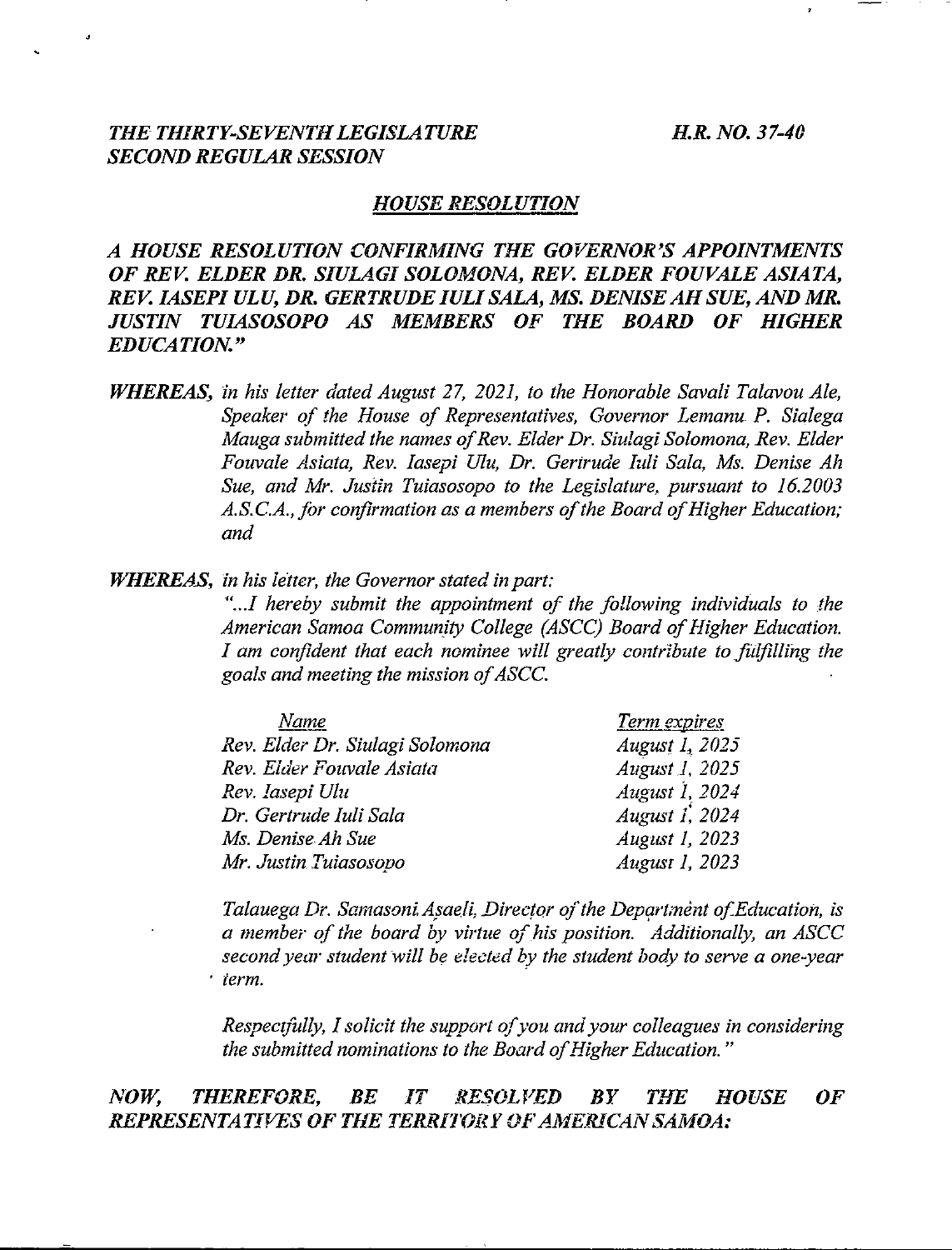*THAT, the appointments of Rev. Elder Dr. Siulagi Solomona, Rev. Elder Fouvale Asiata, Rev. Iasepi Ulu, Dr. Gertrude Iuli Sala, Ms. Denise Ah Sue, and Mr. Justin Tuiasosopo as members of the Board of Higher Education are confirmed; and*

*BE IT FURTHER RESOLVED, that the Chief Clerk of the House of Representatives is directed to transmit this resolution to the Honorable Lemanu P. Sialega Mauga, Governor of American Samoa; and copies to Rev. Elder Dr. Siulagi Solomona, Rev. Elder Fouvale Asiata, Rev. Iasepi Ulu, Dr. Gertrude Iuli Sala, Ms. Denise Ah Sue, and Mr. Justin Tuiasosopo.*

**Speaker, House of Representatives**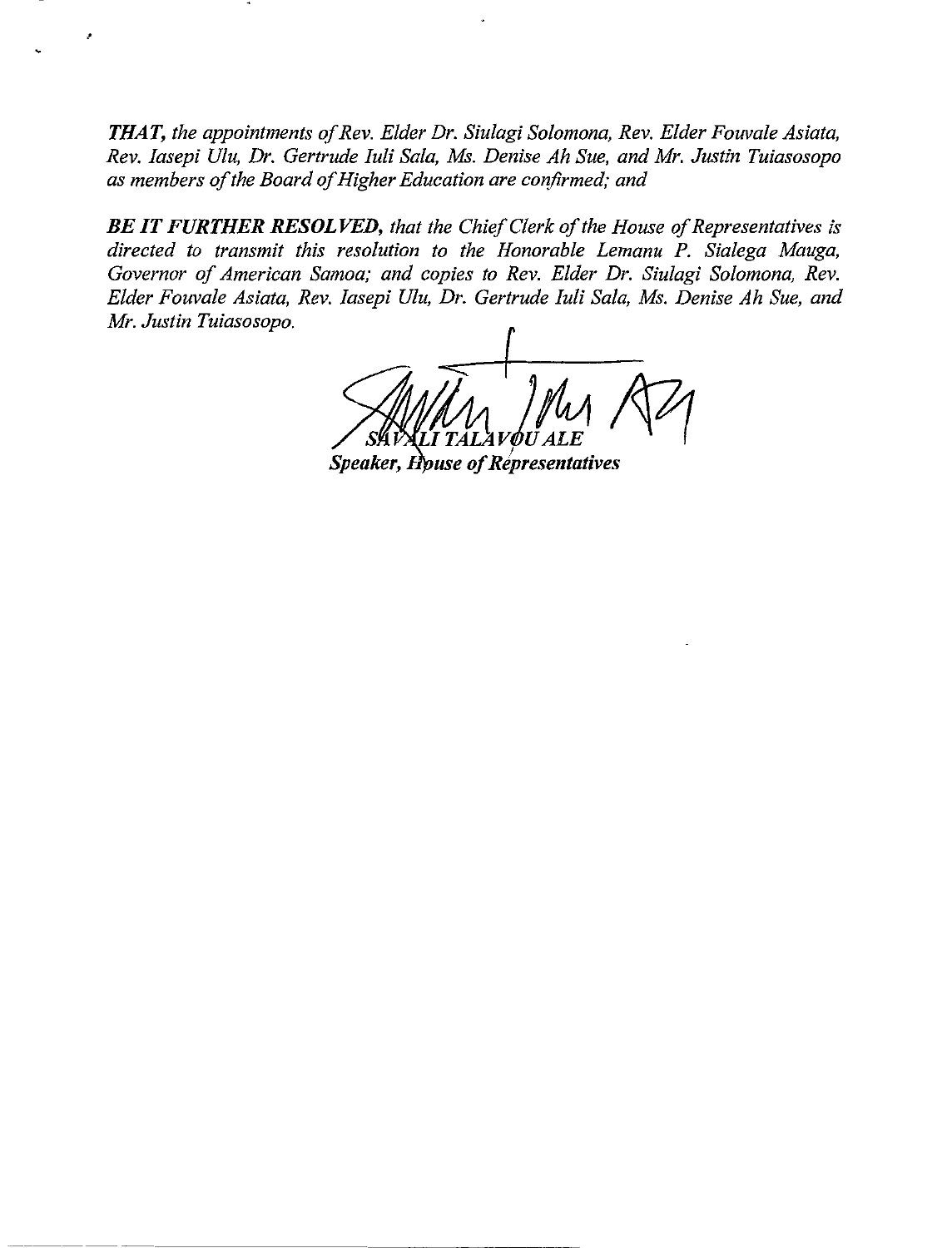### *NOFOA'lGA TOLUSEFULU-FITU I.\_M.S. NU. 37-40 FONO TELE LONA LUA.*

#### *]'UGAFONO }.1AOTA 0 SUI*

*o SE I'UGAFONO <sup>A</sup> LE MAOTA <sup>0</sup> SUI <sup>E</sup> FA'AMAONIA AI TOFIGA A LE KOVANA 0 LE SUSUGA I LE TOEAINA I.ARE~ DR. SIULAGI SOLOMON A, LE SUSUGA I LE FAfFE'AU TOEAINA fA FOllVALE ASIATA, SUSUGA I LE FAAFEAGAIGA fA IASEPI ULU, DR. GERTRUDE lULl SALA, LE TAMA'ITA'J* **IA DENISE AH SUE MA LE SUSUGA IA JUSTIN TUIASOSOPO E AVEA MA** *TOTiNO -0 LE KOMITI FA 'AFOE 0 A 'GGA MAUALULUGAIKOLISL*

*TALUAI, i lana tusi ia Aukuso* <sup>2</sup>'1, *<sup>2021</sup> <sup>i</sup> Ie Afioga <sup>i</sup> Ie Fofogafetalai <sup>0</sup> Ie Maota <sup>0</sup> Sui, Savali Talavou Ale, 0 10'0 fa 'ao '0 mal ai e Kovana Lemanu Peleti* S. *Mauga suafa 0 Ie Susuga i Ie Toeaina. ia.Rev. Dr. Siulagi Solomona, 0 le Susuga { Ie Faife 'au Toeaina ta ..Fouvale Asiata, Ie Susuga+ i le Fa'afeagaiga ia Iasepi Ulu, Dr Gertrude Iuli Sala, Ms. Denise Ah Sue ma le Susuga ia Justin Tuiasosopo i Ie Fonofaitulafono ina ia fa 'amaonia e avea ma iotino 0 Ie Komiti Fa 'afoe 0 Aoga Maualuluga atu e tusa ai ma le 16.2003 1:T.A.S.; ma*

*TALUAI, 010 '0 saunoa mai le Kovana-i se vaega 0 Ie tusi:*

*"...ua 'ou tofia i iatou nei e galulue i Ie Komiti Fa'ofoe 0Aoga Maualuluga atu a Ie Kolisio Amerika Samoa (ASCC). Ua ou. mautinoa 0 le a tofu i latou nei rna le sao:taua i le fa 'ataunuuina 0fa' amoemoega ma Ie misiona a Ie Kolisl.:*

| Suafa                           | Ħ. | Aso e Muta ai  |
|---------------------------------|----|----------------|
| Rev. Elder Dr. Siulagi Solomona |    | Aukuso 1, 2025 |
| Rev. Elder Fouvale Asiata       |    | Aukuso 1, 2025 |
| Rev. Iasepi Ulu                 |    | Aukuso 1, 2024 |
| Dr. Gertrude Iuli Sala          |    | Aukuso 1, 2024 |
| Ms. Denise Ah Sue               |    | Aukuso 1, 2023 |
| Mr. Justin Tuiasosopo           |    | Aukuso 1, 2023 |

o *Talauega Dr. Samasoni Asaeli. Fa 'atonusili 0 <sup>A</sup> 'oga, 0 se totino e mafua ona 0 lana galuega ..* 0 *Ie afilifilia e Ie vaega.o tamaiti a'oga se tamaititi a 'oga tausaga lua e i ai-i le komiti mo le tausaga.*